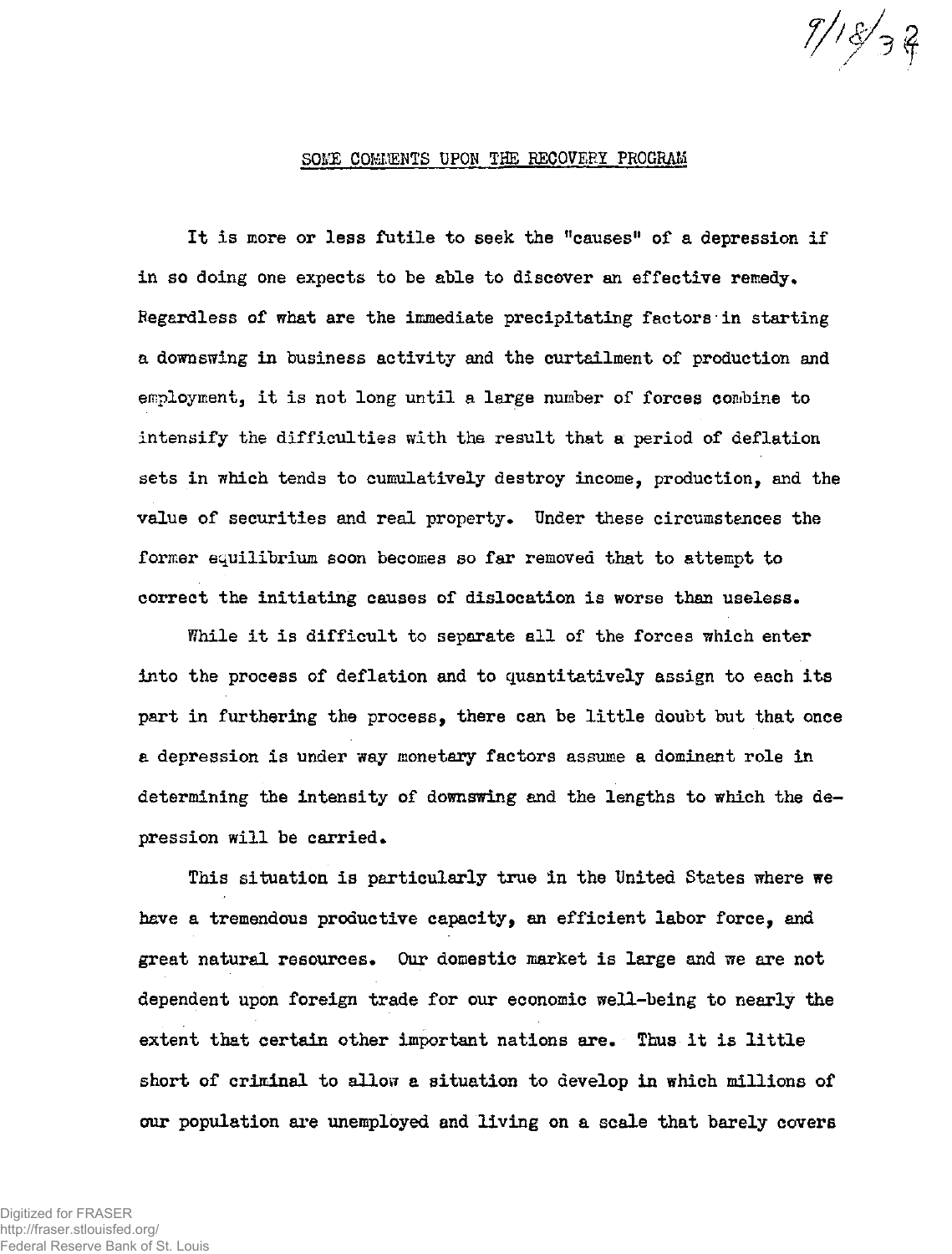**the minimum for existence while the factories and resources, to produce the goods that Americans are so anxious and willing to consume, are closed and unutilized.** 

**Strangely enough under these conditions a naive philosophy has developed among many economists and business men. They tell us that we are paying the penalty for our sins of speculation and recklessness in the years previous to 1929 and it is only by hard work, abstinence and saving that we can pull ourselves out of the current difficulties. Such a philosophy would have been appropriate in an economy of limited productive power. If there was a scarcity of capital with which to convert our natural resources into goods for consumers or if we lacked a skilled labor supply or sufficient natural resources, then the only way to increase national income would be through new inventions, the placing of a larger part of current national income into the production of new capital goods and by greater effort in productive channels by the whole population.** 

**We are in a situation in which certain monetary factors are present that create an impasse of business stagnation from which we can only be lifted by drastic and sustained action. This situation is featured by a low volume of money which is immediately available for expenditure. Bank deposits are greatly shrunken from what they were in the period of business activity prior to 1929. In addition the deposits which are in existence are not being utilized and remain so far as the economic system**  is concerned sterilized by the unwillingness of their owners to use them **either to purchase goods and services or to place the funds into new investments which would indirectly go into the hands of business men to be** 

 $- 2 -$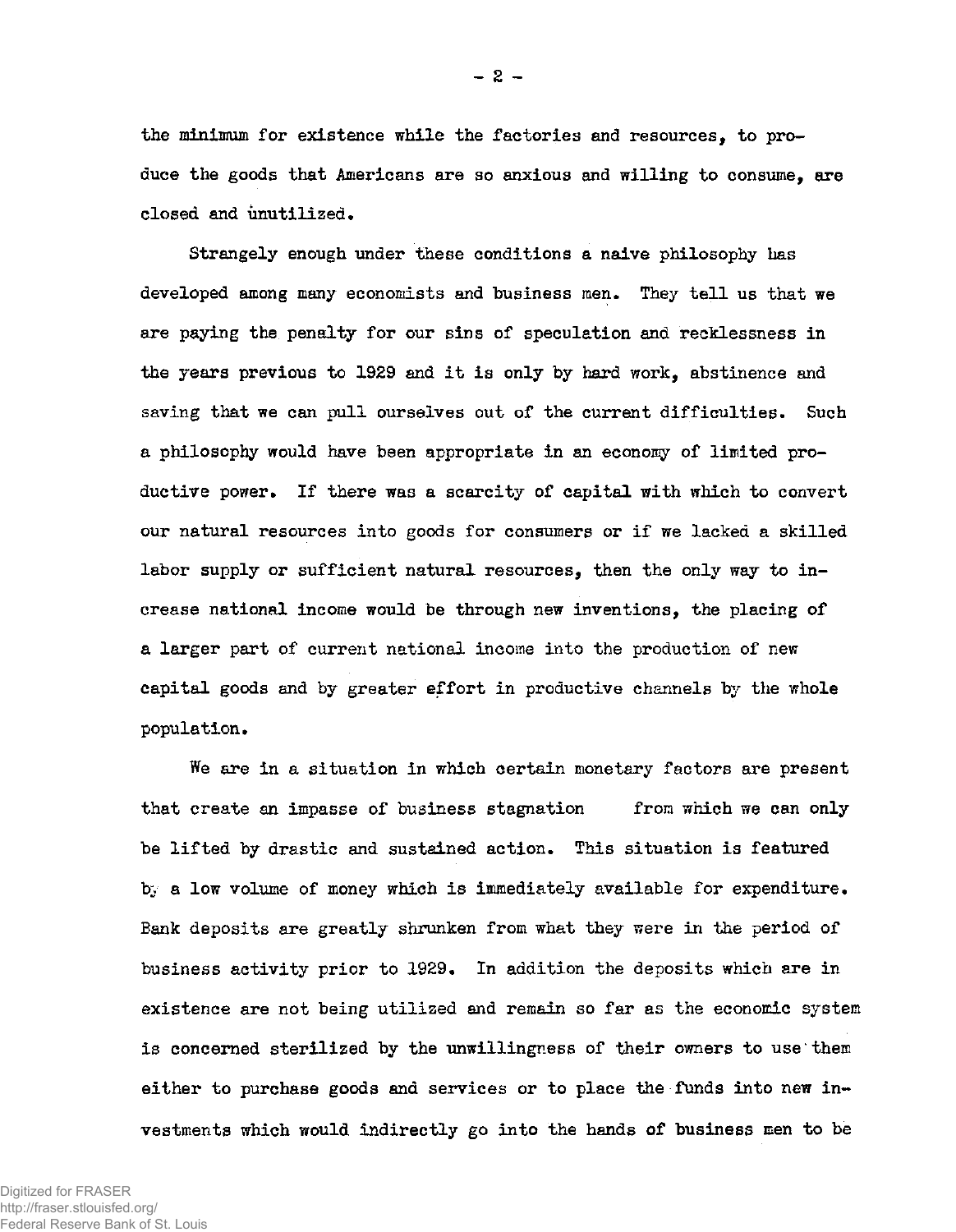**spent for materials and labor.** 

**This concentration of deposits into a relatively small number of inactive accounts was rather strikingly brought out in a study made by the Federal Reserve Board for fey 13, 1933, in anticipation of the inauguration of the Federal Deposit Insurance Law. This study showed that 45% of all deposits in member banks were held in slightly over V46,000 accounts, or l/lOth of** *1%* **of all deposit accounts. These figures include both time and demand deposits and there is no information as to how demand accounts would appear separately. However, it is probably a safe guess to say that demand deposits would show a similar concentration.** 

**Thus the problem at the present time would seem to be chiefly that**  of getting an increase in the money supply of the country which would be **available for spending and of increasing velocity of existing deposit accounts. One possible method of attaining these ends would be to have an increase in the volume of loan expenditures voluntarily made by individuals and banks. It is with this in mind that certain business men and economists direct their attack at the policies of the Federal Government. They maintain that to bring about new investment the Government must re-establish confidence on the part of investors by authoritatively ending uncertainty as to the monetary system of the United States, by relaxing certain restrictions upon business, thereby bringing about greater hope for business profits in the future, and by halting the**  greater expenditure of public funds and balancing the budget. In other **words the Government should retire to its alleged former position of simply protecting the nation from external enemies and being the referee in internal disputes among its citizens in civil and criminal courts.** 

- 3 -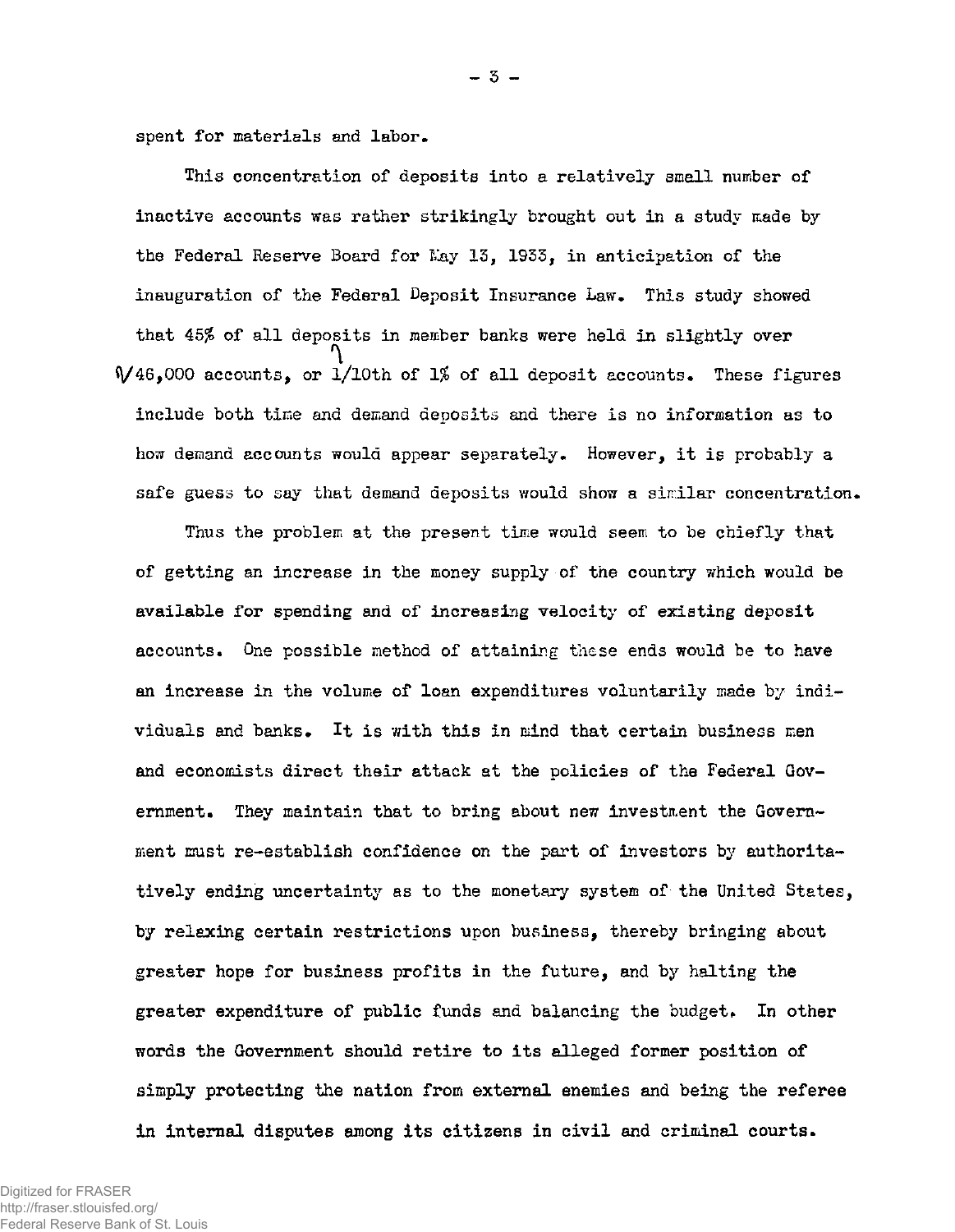**Above all, however, do they want the Government to use its power in law to protect private property and vested interests.** 

**Unquestionably there exists the possibility for a great boom in so far as the financial set-up is concerned. The banks are loaded with excess reserves and there is the possibility that Governmental and Federal Reserve action can increase these reserves to an appreciable additional amount. Also it is true that once you have a revival of business activity the process tends to become cumulative and that as business profits increase there might be a great increase in the need of working capital by industry and a greater demand for much delayed repairs and improvements. .It might be that much of this need would be met by the use of corporation cash balances which tend to increase during a period of depression, and this would mean that there is an actual increase in the effective income velocity of money for the funds have been in effect sterilized before revival came about.** 

**Although it is theoretically conceivable that the process of recovery might well start and work out along these lines there are many indications in the present situation which lead one to believe that the start will be hesitant and that there will be many set-backs and that these delays will cause greater liquidation and losses of confidence before any marked improvement in business will be noticed. It is difficult indeed to know exactly what is meant by "confidence". This is a term that is used continually in conversation and in periodicals and business journals. Certainly different people in the country have**  different ideas about what the word means. What increases the confi**dence of one individual might very well .decrease the confidence of another. So far as business men are concerned, and they are the ones**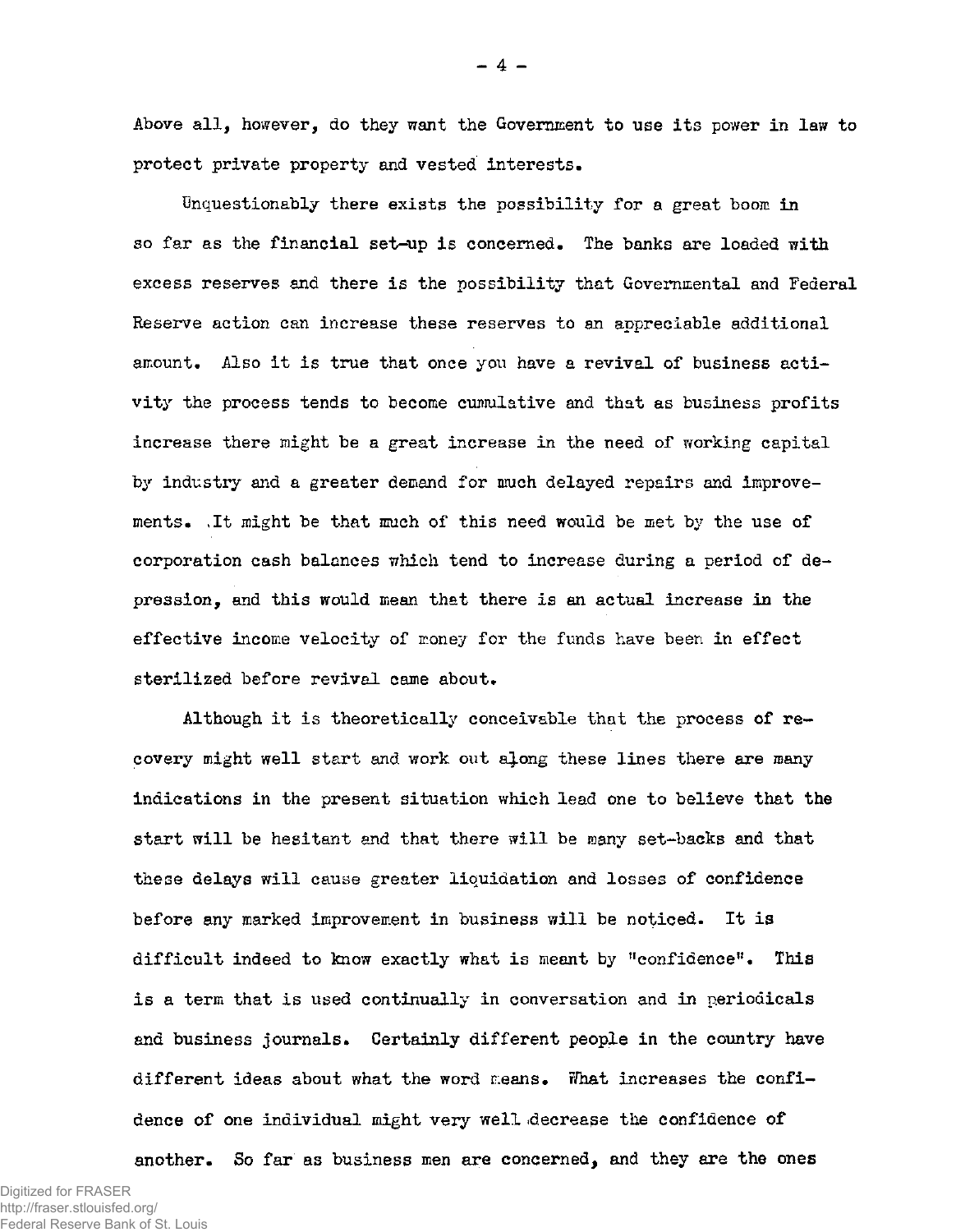**who will have to actually take the responsibility of putting funds out into the hands of spenders, they become confident whenever there has developed a substantial volume of business» Certainly such an expansion would have to already take place or at least be definitely in the offing before they would increase their commitments for goods and labor to take care of enlarged production and distribution of goods. Certainly it is necessary to increase spending from one source or another before such an expansion of business activity can take place and business men will regain confidence. What confidence means to bankers is a question which is somewhat difficult to analyze, but it seems to me that fundamentally bankers exhibit confidence when business is making profits and therefore bankers are willing to make commitments if there appears good prospect of loan repayments. Here again it is only after business activity has picked up, that confidence is developed and bankers are willing to put out funds which will increase the loan expenditure of business and therefore increase the amount of funds which go into the hands of individuals who will spend them. Consumers who might increase their indebtedness to purchase goods and services likewise have confidence <sup>N</sup> when there is an increase in either their current incomes or when there is an appreciation in the value of securities and property which they hold. The problem appears to be almost insoluble when you come to consider various individuals who are looking at the situation from what, of necessity, must be a narrow point of view.** 

**However, the situation appears quite different when the Government**  looks at it. The Government can realize that it is the economic process **as a whole which is important and that the only way to increase the gen-**

U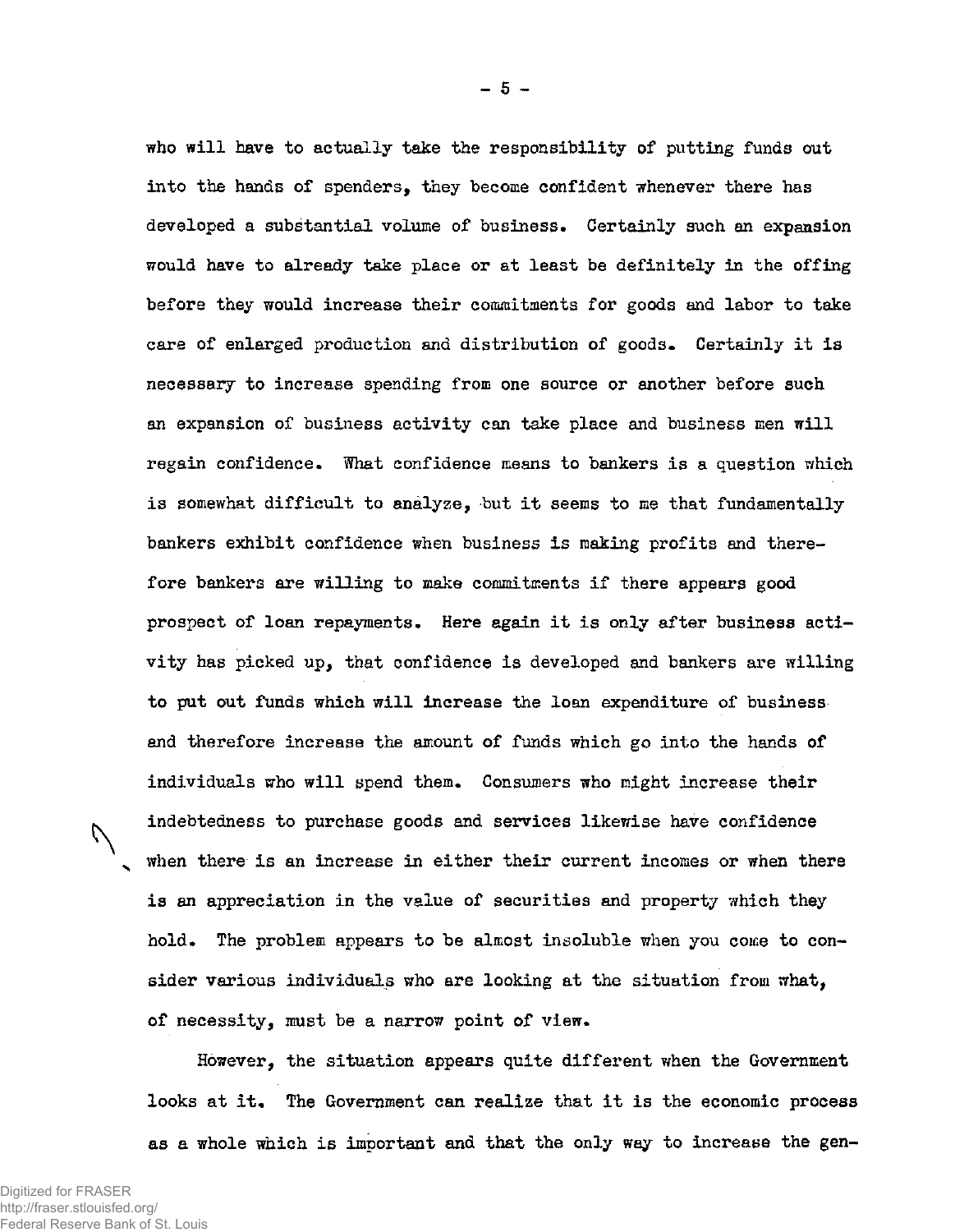eral income of the country as a whole is to increase spending. One **man<sup>f</sup>s expenditure becomes another's income and for the community as a whole to curtail expenditure is fatal from the standpoint of develop**ing economic prosperity. The Government may have many choices as to **how their funds shall be spent, but certainly there appears to be no choice at all as to whether or not the Government should spend money in one way or another which will increase the income velocity of money for society as a whole. This money put out by the Government will be actually new money if the financing operations are handled properly and an expenditure of a given amount will tend to turnover two to three times in the course of a year in working through the economic system and thus national income will be increased to that extent. If such an increase takes place then it seems to me there is a possibility that private business profits will be increased and that there will be an increasing demand for loans on the part of business enterprises or at least business enterprises will start spending part of their cash balances to increase their volume of sales. In other words, it is at the later stages of a period of revival that private business will come forward with large demands for accommodations and only in such periods will there be any pressure against the loaning limits of the banking system and hence a general tightening of money rates in lieu of possible Federal Reserve action or other developments which would lead to a contraction of member bank reserves.** 

**If it is agreed upon that a spending program is both desirable and necessary it should be embarked on on a large enough scale so that there will be a rapid and cumulative effect felt by the economic system. Thus**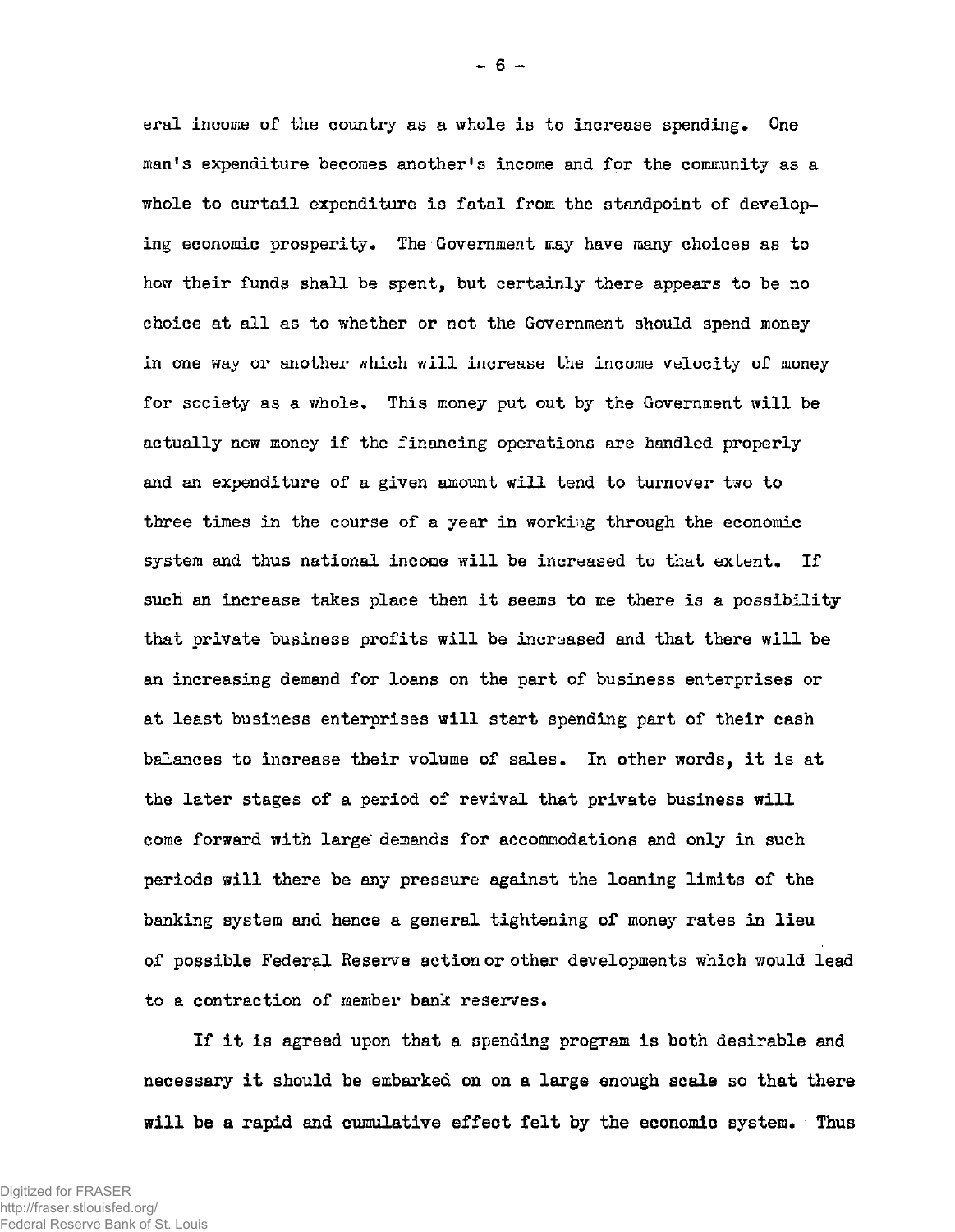**with initial expenditures of say 5 or 6 hundred million dollars a month if sustained long enough, the secondary movement of these funds**  into business channels would raise the general level of income for the expenditures,<br>the nation as a whole by 3 or 4 times/ and as the process becomes cumu**the nation as a whole by 3 or 4 time?/ and as the process becoir.es cumu**lative the necessity of large expenditures would be decreased as labor **lative the necessity of large expenditures would be decreased as labor**  would be drawn into private business fields. However, as this happens **would be drawn into private business fields. However, as this happens**  the Government should not withdraw entirely but should keep up expen**the Government should not withdraw entirely but should keep up expen**ditures so long as there are an appreciable number of unemployed. Of **ditures so long as there are an appreciable number of unemployed. Of**  course there are quite obvious difficulties in such a spending program **course there are quite obvious difficulties in such a spending program**  especially when you attempt to get useful types of public work done. However, it seems to me to be more essential that the money be spent **However, it seems to me to be more essential that the money be spent in large volumes then to worry about how the spending is done for if it**  is hesitant and in small volumes the effect upon bringing in private almost<br>business will be lost and the money might/as well be thrown away.

**business will be lost and the money might/as well be thrown away.** 

**The problem immediately arises as to where the funds are coming from.**  Particularly is this point brought up in the present situation, and when **Particularly is this point brought up in the present situation, and when**  the Government bond market is looked at the orthodox will tell us that **it is impossible to push more securities out into the hands of -unwilling**  investors. This problem seems to me to be of little importance. We **investors. This problem seems to me to be of little importance. We have powers at our dispose! to support the Government securities market,**  and more important is the fact that if such a spending program is carried **and more important is the fact that if such a spending program is carried**  out we can expect that the Government security market will improve. This **out we can expect that the Government security market will improve. This**  has certainly been the history in the immediate past in the United States **has certainly been the history in the immediate past in the United States**  for it is when spending is going forward and business activity is con**for it is when spending is going forward and business activity is con**sequently improving that the Government bond market becomes stronger. **sequently improving that the Government bond market becomes stronger.**  Likewise, it has been the experience of Australia and England that it is **Likewise, it has been the experience of Australia and England that it is** 

Digitized for FRASER http://fraser.stlouisfed.org/ Federal Reserve Bank of St. Louis  $-7 -$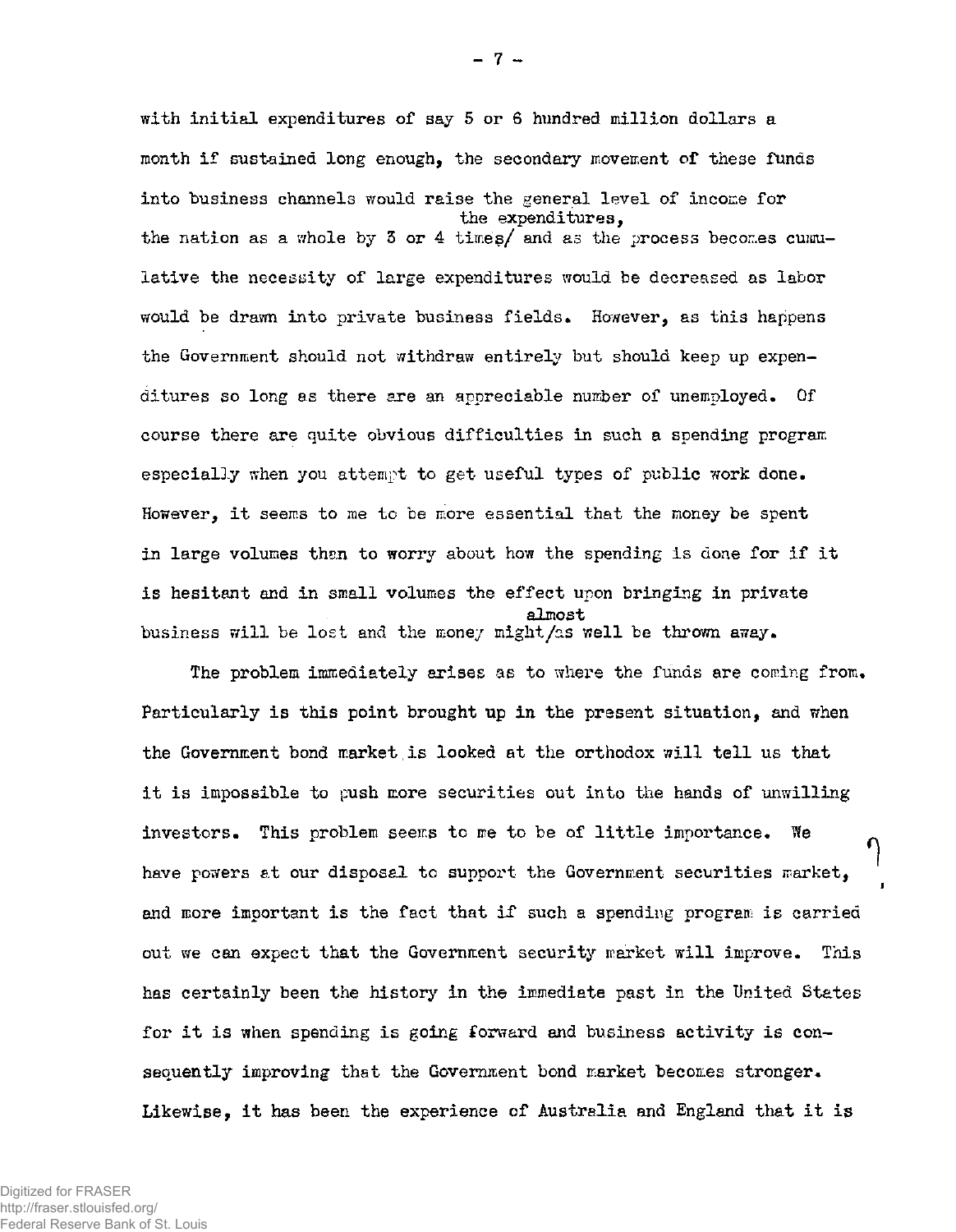**increasing business activity that gives strength to the Government bond**  market. Thus we could gamble upon this developing again in view of the **large holdings of excess reserves and additional funds by banks. Certainly if business were improving, banks would feel more willing to place these funds into the Government bond market. Thus if we start out using existing Treasury balances to meet the demands of the program and do some immediate financing in short term obligations the expected improvement in business would probably assure a revival of the Government bond market generally so that later financing would almost take care of itself.** 

**As a long run proposition there need be no particular worry about the meeting of the debt which would be incurred because as national income is increased as a result of these national spenaings the budget could be brought into balance and the debt in part retired by the revenue which would accrue the Government from the existence of a very much increased national income.** 

**It seems to me that in order for a program of this type to be put over it must be sold to the country by appropriate publicity. • With this in view the President might announce that the Administration has been making a survey of the results of its program, which admittedly was one of experiment, and has decided in view of experience that the program has lead to the halting of the downward trend of business activity and national income. However, the gains have not been as large as had been expected, mainly because an offset has occurred in private loans and investments thus curtailing a large enough increase in the monetary supply, end because business activity has not increased rapidly enough to bring in the unutilized funds which are held by corporations and private individuals.** 

Digitized for FRASER http://fraser.stlouisfed.org/ Federal Reserve Bank of St. Louis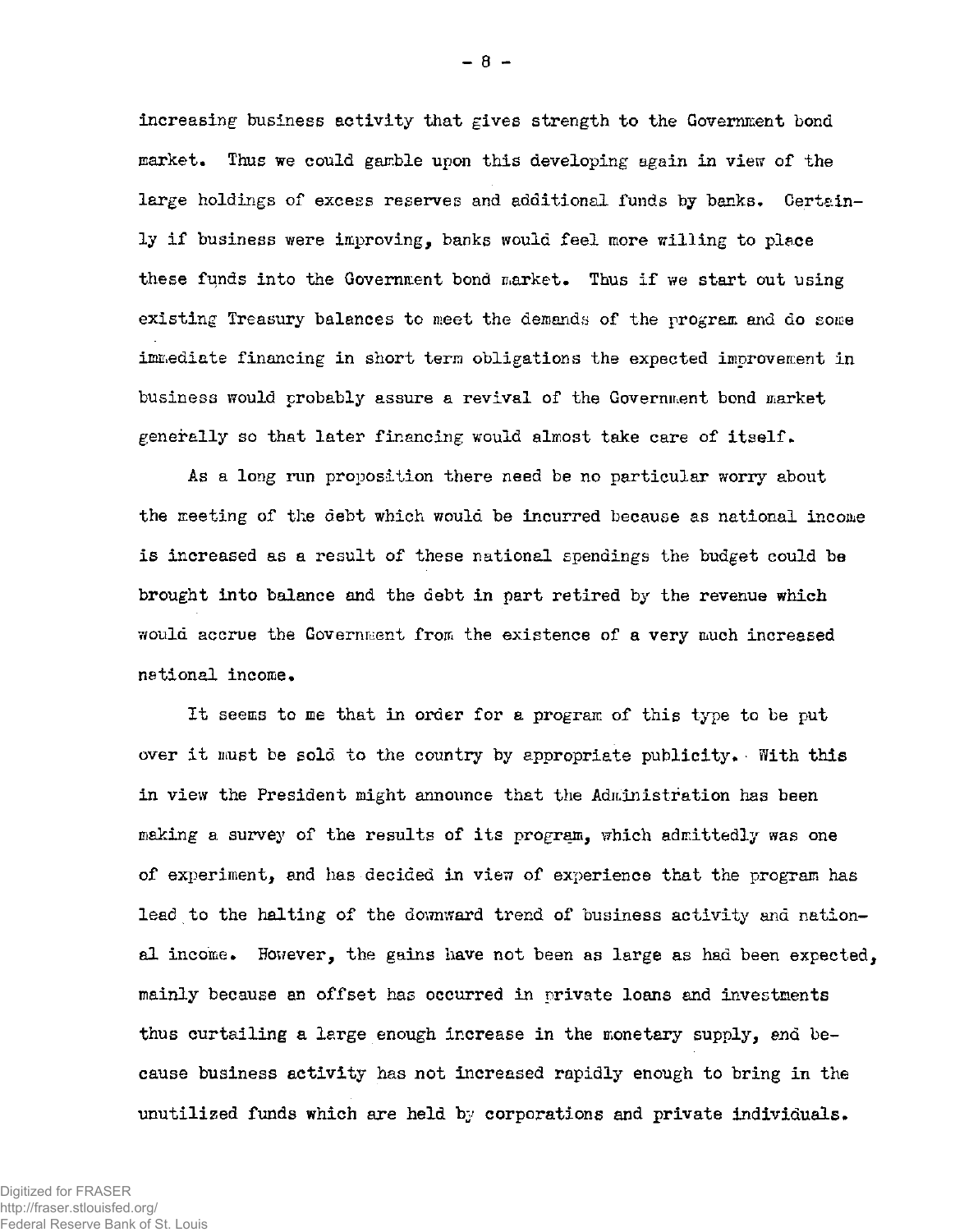**The Government is intent upon increasing money incomes of the country as a whole and it proposes to do this by guaranteeing employment to those who are capable and willing to work. He could then point out the effects which are to be expected from governmental spending, ©Jong the lines which Keynes discusses in the pamphlet entitled "The Means to Prosperity" published in 1933 and pointing out as Keynes<sup>1</sup> does that as national income increases the necessities of further Governmental expenditures can be expected to decrease, while governmental revenue will increase with an enlarged national income. This promises a balanced budget in the not distant future and this prospect should allay the apparent fears that the government will be unable to meet its obligations, a view which is given such wide publicity in conservative journals.** 

**In analysing how the necessary funds are to be obtained the President can point out the nature of money creation by the commercial banks of the country, and state that Government bonds purchased by commercial banks provide a sound type of asset upon which to increase deposit liability and hence effective money supply\* He might also point out that the banks have nothing to fear by such purchases inasmuch as they can obtain funds on such securities from the Federal Reserve Banks at par and that therefore Government bonds have in effect the same value as currency which is at par.** 

**I see no reason why he might not pay lip-service to the effect that there 'is no intention to destroy legitimate profits and in addition to say as a matter of policy that if the banks cooperate in this program there will be no so-called currency inflation, nor is it the intention of the Government to further devalue the dollar in terms of gold. How-**

 $-9 -$